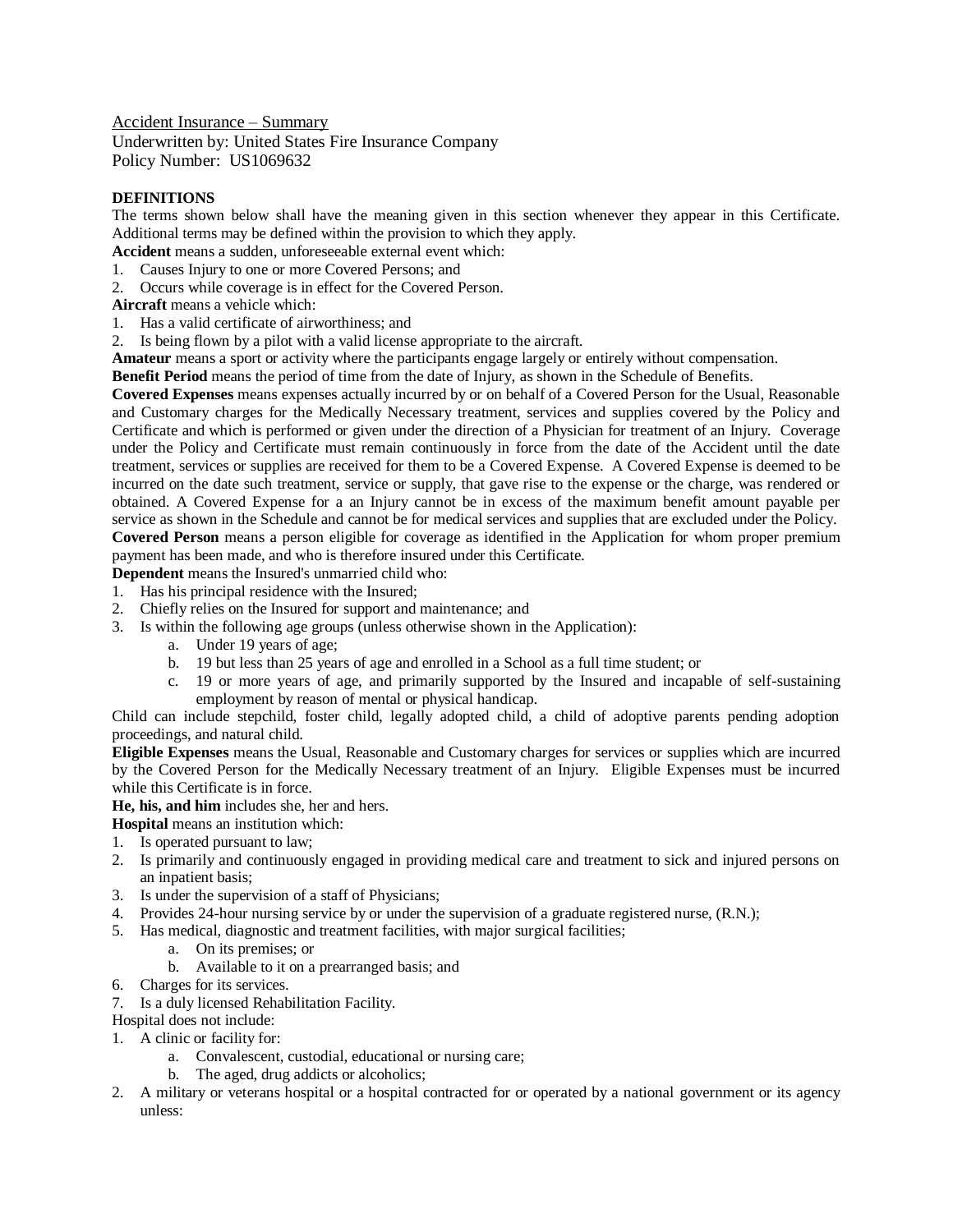- a. The services are rendered on an emergency basis; and
- b. A legal liability exists for the charges made to the individual for the services given in the absence of insurance.

**Hospital Stay** means a Medically Necessary overnight confinement in a Hospital when room and board and general nursing care are provided for which a per diem charge is made by the Hospital.

**Injury** means bodily harm which results, directly and independently of disease or bodily infirmity, from an Accident. All injuries to the same Covered Person sustained in one accident, including all related conditions and recurring symptoms of the Injuries will be considered one Injury.

**Leased Aircraft** means an aircraft for which the Policyholder or any of its subsidiaries or affiliates has a written lease under whose terms, the aircraft:

- 1. Can be used at the Policyholder's or any of its subsidiaries' or affiliates' discretion;
- 2. Can be used by the Policyholder or any of its subsidiaries or affiliates for 2 or more trips or for more than 10 consecutive days; and
- 3. Cannot be altered or sold by the Policyholder or any of its subsidiaries or affiliates, without the consent of the leaser or owner.

Leased Aircraft does not include any Owned Aircraft.

- **Medically Necessary or Medical Necessity** means a treatment, service or supply that is:
- 1. Required to treat an Injury; and
- 2. Prescribed or ordered by a Physician or furnished by a Hospital;
- 3. Performed in the least costly setting required by the condition;
- 4. Consistent with the medical and surgical practices prevailing in the area for treatment of the condition at the time rendered.

The purchasing or renting air conditioners; air purifiers, motorized transportation equipment, escalators or elevators in private homes, swimming pools or supplies for them; and general exercise equipment are not considered Medically Necessary.

The fact that a Physician may prescribe, authorize, or direct a service does not of itself make it Medically Necessary or covered by the Group Policy or this Certificate.

A service or supply may not be Medically Necessary if a less intensive or more appropriate diagnostic or treatment alternative could have been used. We may, at Our discretion, consider the cost of alternative to be the Covered Expense.

**Nurse** means either a professional, licensed, graduate registered nurse (R.N.) or a professional, licensed practical nurse (L.P.N.).

**Operated or Controlled Aircraft** means an aircraft which:

- 1. Has been leased, rented or borrowed by the Policyholder for at least 10 consecutive days, or more than 15 days in any one year;
- 2. Can be used at the Policyholder's discretion; and
- 3. Cannot be altered or sold by the Policyholder without the consent of the owner or leaser.

Operated or Controlled Aircraft does not include any Owned Aircraft.

**Owned Aircraft** means aircraft to which the Policyholder or any of its subsidiaries or affiliates holds legal or equitable title.

**Physician** means a person who is a qualified practitioner of medicine. A such, He or She must be acting within the scope of his/her license and under the laws in the state in which He or She practices and providing only those medical services which are within the scope of his/her license or certificate. It does not include a Covered Person, a Covered Person's Spouse, son, daughter, father, mother, brother, or sister or other relative.

**Principal Sum** means the largest amount payable under the benefit for all losses resulting from any one Accident. **Spouse** means the lawful Spouse, if not legally separated or divorced, [or Domestic Partner][or Civil Partner.

## **Usual, Reasonable and Customary** means:

- 1. With respect to fees or charges, fees for medical services or supplies which are;
	- a. Usually charged by the provider for the service or supply given; and
	- b. The average charged for the service or supply in the locality in which the service or supply is received; or
- 2. With respect to treatment or medical services, treatment which is reasonable in relationship to the service or supply given and the severity of the condition.

**ELIGIBILITY FOR INSURANCE Eligibility:** Persons eligible to be insured under this Certificate are those persons described as an ELIGIBLE CLASS on the Schedule of Benefits. This includes anyone who may become eligible while this Certificate is in force.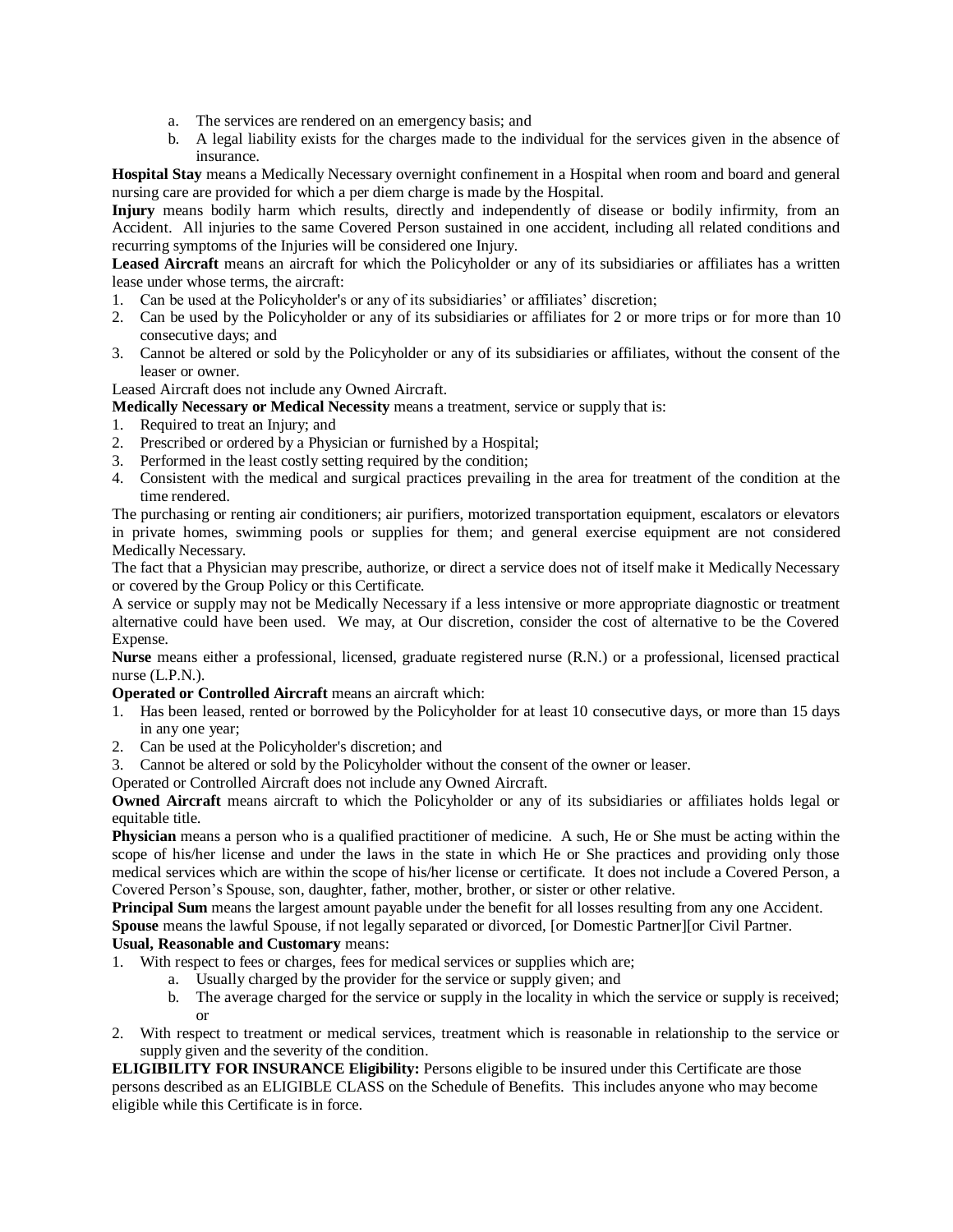**EFFECTIVE DATES OF INSURANCE: Covered Person's Effective Date:** A Covered Person will become an insured under this Certificate, provided proper premium payment is made, on the latest of:

- 1. The Effective Date of the Certificate; or
- 2. The day He becomes eligible, subject to any required waiting period, according to the referenced date shown in the Application.

#### **TERMINATION DATE OF INSURANCE**: **Covered Person's Termination Date**

Insurance for a Covered Person will end on the earliest of:

- 1. The date He is no longer in an Eligible Class.
- 2. The date He reports for full-time active duty in any Armed Forces, according to the referenced date shown in the Application. We will refund, upon receipt of proof of service, any premium paid, calculated from the date active duty begins until the earlier of:
	- a. The date the premium is fully earned; or
	- b. The Expiration Date of the Policy.
	- This does not include Reserve or National Guard duty for training;
- 3. The end of the period for which the last premium contribution is made; or
- 4. The date the Policy is terminated; or
- 5. The date the Covered Person requests, in writing, that his/her coverage be terminated.

**SCOPE OF COVERAGE :** We will provide the benefits described in this Certificate to all Covered Persons who suffer a covered loss which:

- 1. Is within the scope of the **DESCRIPTION OF BENEFITS PROVISIONS** and results, directly and independently of disease or bodily infirmity, from an Injury which is suffered in an Accident;
- 2. Occurs while the person is a Covered Person under this Certificate; and
- 3. Is within the scope of the risks set forth in the **DESCRIPTION OF HAZARDS** provisions.

#### **Primary Medical Expense:**

If an Injury to the Covered Person results in his incurring Eligible Expenses for any of the services on the SCHEDULE OF BENEFITS, we will pay the applicable benefit, subject to the Deductible Amount (if any).

The Covered Person must be under the care of a Physician when the Eligible Expenses are incurred. The Expense must be incurred solely for treatment of a covered Injury:

- 1. While the person is insured under this Certificate; or
- 2. During the Benefit Period stated on the SCHEDULE OF BENEFITS.
- The first Eligible Expense must be incurred within the time frame stated on the SCHEDULE OF BENEFITS.

The total of all medical benefits payable under this Certificate is shown on the SCHEDULE OF BENEFITS and is subject to the specific maximums shown on the SCHEDULE OF BENEFITS.

#### **DESCRIPTION OF HAZARDS**

## **HAZARD: ALL CONVEYANCES, Except Owned Aircraft (Business & Pleasure Travel)**

We will pay the benefits described in this Certificate for any of the types of Accidents described below.

**Travel in an Aircraft** - We will pay benefits for Injury caused by an Accident which happens while a Covered Person is riding only as a passenger in, or getting on or off of:

- 1. A civil Aircraft that is not being used for:
	- a. Crop dusting, spraying, or seeding; fire fighting; sky writing; sky diving or hang gliding; pipeline or power line inspection; aerial photography or exploration; racing, endurance tests, stunt or acrobatic flying; or
	- b. Any operation which requires a special permit from the FAA, even if it is granted (this does not apply if the permit is required only because of the territory flown over or landed on); or
- 2. A military Aircraft flown by the U.S. Military Airlift Command (MAC), or a similar air transport service of another country.

**Aircraft Not Covered** - We will not pay benefits if the Aircraft is any of the following:

- 1. Leased Aircraft;
- 2. Operated or Controlled Aircraft; or
- 3. Owned Aircraft.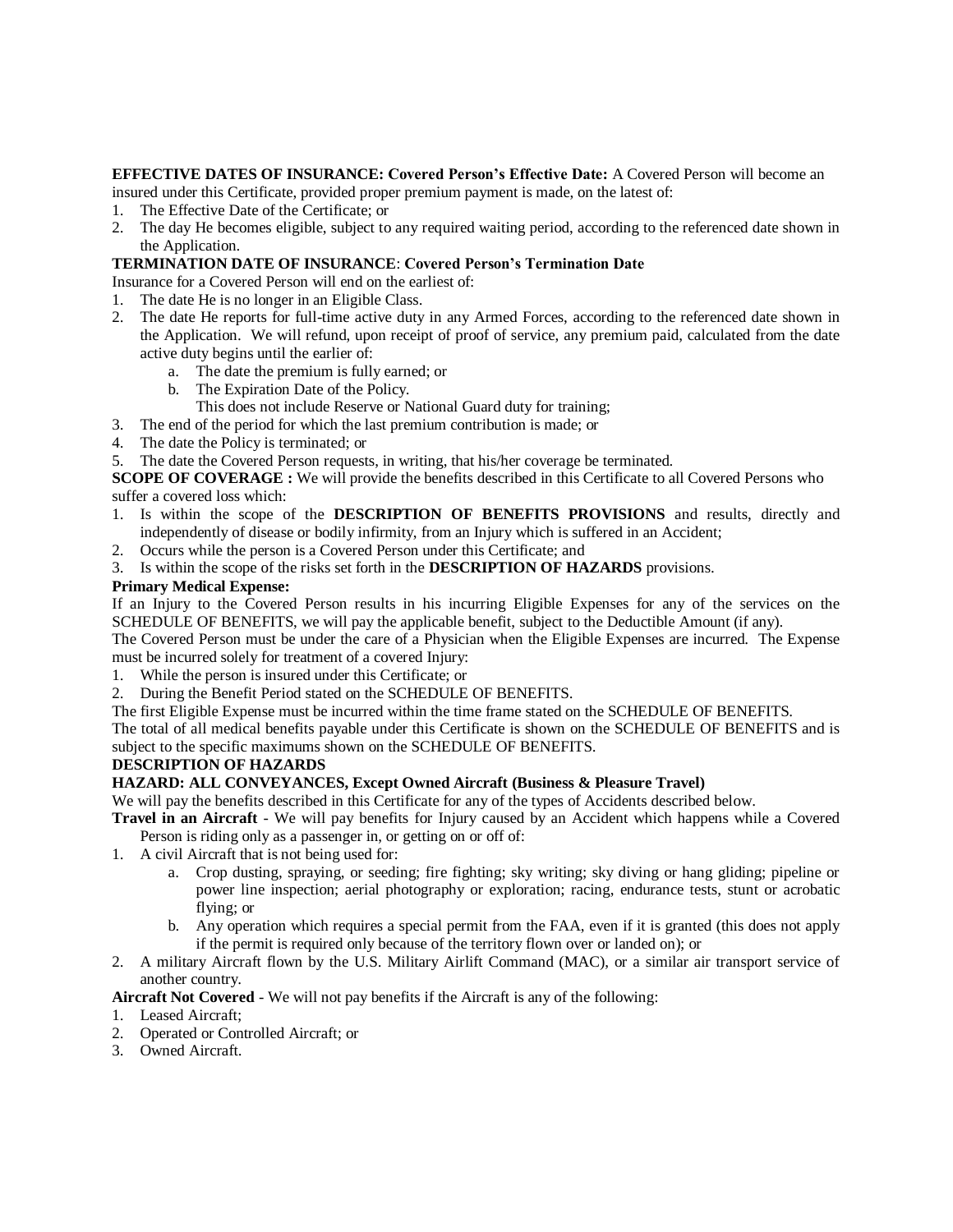**Travel in Other Vehicles** - We will pay benefits for Injury caused by an Accident which happens while a Covered Person is driving (except for pay or hire), riding as a passenger in, or getting in or out of, any other land or water vehicle.

**Being Struck by a Vehicle** – We will pay benefits for Injury which occurs as a result of a Covered Person being struck by any land or water vehicle, or by any aircraft.

**Exposure or Disappearance** – We will pay benefits for Injury caused by exposure to the elements or disappearance after the forced landing; stranding; sinking; or wrecking; of a vehicle in which the Covered Person was riding, in the course of a trip which would be covered by this Certificate.

A Covered Person will be presumed to have died, for purposes of this coverage, if:

- 1. He is in a vehicle which disappears, sinks, or is stranded or wrecked; and
- 2. His body is not found within one year of the Accident.

**Additional Exclusion** – We will not pay benefits for Injury caused by or resulting from the Covered Person taking part in any organized race or speed contest.

Unless otherwise stated, we will pay benefits for a covered loss, only once, even if coverage was provided under more than one Description of Hazards.

#### **DESCRIPTION OF BENEFITS: ACCIDENTAL DEATH DISMEMBERMENT**

If, within 1 year(s) from the date of an Accident covered by this Certificate, Injury from such Accident, results in Loss listed below, We will pay the percentage of the Principal Sum set opposite the loss in the table below. If the Covered Person sustains more than one such Loss as the result of one Accident, We will pay only one amount, the largest to which he is entitled. This amount will not exceed the Principal Sum which applies for the Covered Person.

| Loss                                            | <b>Percentage of Principal Sum</b> |
|-------------------------------------------------|------------------------------------|
| Loss of Life                                    | 100%                               |
| Loss of Both Hands                              | 100%                               |
| Loss of Both Feet                               | 100%                               |
| Loss of Entire Sight of Both Eyes               | 100%                               |
| Loss of One Hand and One Foot                   | 100%                               |
| Loss of One Hand and Entire Sight of One Eye    | 100%                               |
| Loss of One Foot and Entire Sight of One Eye    | 100%                               |
| Loss of Speech and Hearing (both ears)          | 100%                               |
| Loss of One Hand                                | 50%                                |
| Loss of One Foot                                | 50%                                |
| Loss of Entire Sight of One Eye                 | 50%                                |
| Loss of Speech                                  | 50%                                |
| Loss of Hearing (both ears)                     | 50%                                |
| Loss of Thumb and Index Finger of the Same Hand | 25%                                |

**Loss of a hand or foot** means complete Severance through or above the wrist or ankle joint

**Loss of sight** means the total, permanent loss of sight of the eye. The loss of sight must be irrecoverable by natural, surgical or artificial means.

**Loss of speech** means total, permanent and irrecoverable loss of audible communication.

**Loss of hearing** means total and permanent loss of hearing in both ears which cannot be corrected by any means.

**Loss of a thumb and index finger** means complete Severance through or above the metacarpophalangeal joints (the joints between the fingers and the hand).

**Severance** means the complete separation and dismemberment of the part from the body.

# **ADDITIONAL ACCIDENT BENEFITS**

#### **EMERGENCY MEDICAL EVACUATION EXPENSE**

We will pay the Eligible Expenses for emergency medical evacuation required by the Covered Person; while he is outside his home state following a covered Injury if:

- 1. The Covered Person suffers a Covered Loss resulting directly and independently of all other causes from a Covered Accident that occurs while traveling from his or her principal residence with at least 100 miles distance.
- 2. The Covered Person's local attending Physician and the authorized Travel Assistance Company certifies an emergency need to send the Covered Person, under medical supervision, to a different medical facility if it is determined that adequate medical treatment is not locally available.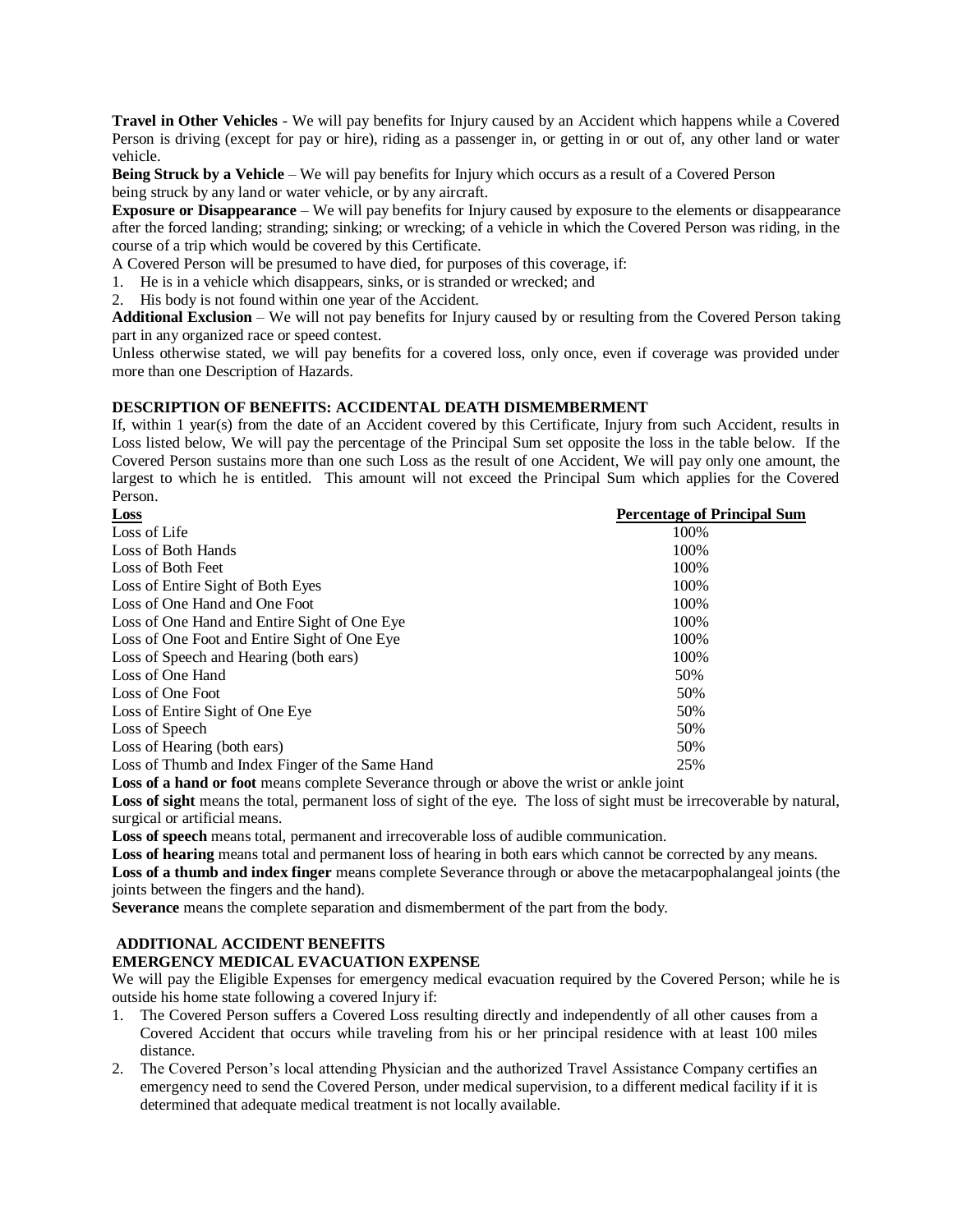Benefits are payable for:

- 1. Usual, Reasonable and Customary charges for medical services required for evacuation to the nearest adequate medical facility; and
- 2. Usual, Reasonable and Customary charges for escort services required by the Covered Person, if he is disabled and an escort is recommended in writing by his Physician; and
- 3. Ambulance services to the nearest airport and air ambulance upon departure; and
- 4. Special air transportation costs to return the Covered Person to his home country, if his Physician recommends in writing that his condition requires a stretcher, oxygen or other special medical arrangements; and
- 5. Expenses above the cost of a return airfare ticket held by the Covered Person or in the absence of a ticket, the cost of an economy airfare ticket.

Benefits are payable up to the maximum benefit amount shown in the Schedule of Benefits.

Benefits will not be paid for any of the following:

- 1. expenses that exceed the maximum benefit; or
- 2. expenses paid or payable by any Workers' Compensation, occupational disease or similar law that would pay emergency medical evacuation expenses in the absence of this benefit.

#### **REPATRIATION BENEFIT**

We will pay the Eligible Expenses incurred as shown in the Schedule of Benefits, if any, for returning a Covered Person's remains to his place of residence in his home country and state or to the place of burial if he dies directly and independently of all other causes from a Covered Accident outside of His home state or more than 100 miles from His place of residence.

Eligible Repatriation Expenses that are covered are:

- 1. The cost of embalming or cremation;
- 2. Minimally necessary coffin, urn or air tray; and
- 3. Preparation and Transportation of the body or remains

Benefits are payable up to the maximum benefit amount shown on the Schedule of Benefits.

#### **EXCLUSIONS**

This Certificate does not cover any loss resulting in whole or part from, or contributed to by, or as a natural or probable consequence of any of the following unless otherwise covered under this Certificate by Additional Benefits:

- 1. Suicide, self-destruction, attempted self-destruction or intentional self-inflicted Injury while sane or insane.
- 2. War or any act of war, declared or undeclared.
- 3. An Accident which occurs while the Covered Person is on Active Duty in any Armed Forces, National Guard, military, naval or air service or organized reserve corps:
- 4. Injury sustained while in the service of the armed forces of any country. When the Covered Person enters the armed forces of any country, We will refund the unearned pro-rata premium upon request;
- 5. Participation in a riot or insurrection.
- 6. Any Injury requiring treatment which arises out of, or in the course of fighting, brawling, assault or battery.
- 7. Sickness, disease, bodily or mental infirmity or medical or surgical treatment thereof, bacterial or viral infection, regardless of how contracted. This does not include bacterial infection that is the natural foreseeable result of an Accidental external bodily injury or accidental food poisoning.
- 8. Disease or disorder of the body or mind.
- 9. Mental or nervous disorders.
- 10. Asphyxiation from voluntarily or involuntarily inhaling gas and not the result of the Covered Person's job.
- 11. Voluntarily taking any drug or narcotic unless the drug or narcotic is prescribed by a Physician and not taken in the dosage or for the purpose as prescribed by the Covered Person's Physician.
- 12. Intoxication or being under the influence of any drug or narcotic.
- 13. Injury caused by, contributed to or resulting from the Covered Person's use of alcohol, illegal drugs or medicines that are not taken in the dosage or for the purpose as prescribed by the Covered Person's Physician.
- 14. Driving under the influence of a controlled substance unless administered on the advice of a Physician.
- 15. Driving while Intoxicated. Intoxicated will have the meaning determined by the laws in the jurisdiction of the geographical area where the loss occurs.
- 16. Violation or in violation or attempt to violate any duly-enacted law or regulation, or commission or attempt to commit an assault or felony, or that occurs while engaged in an illegal occupation.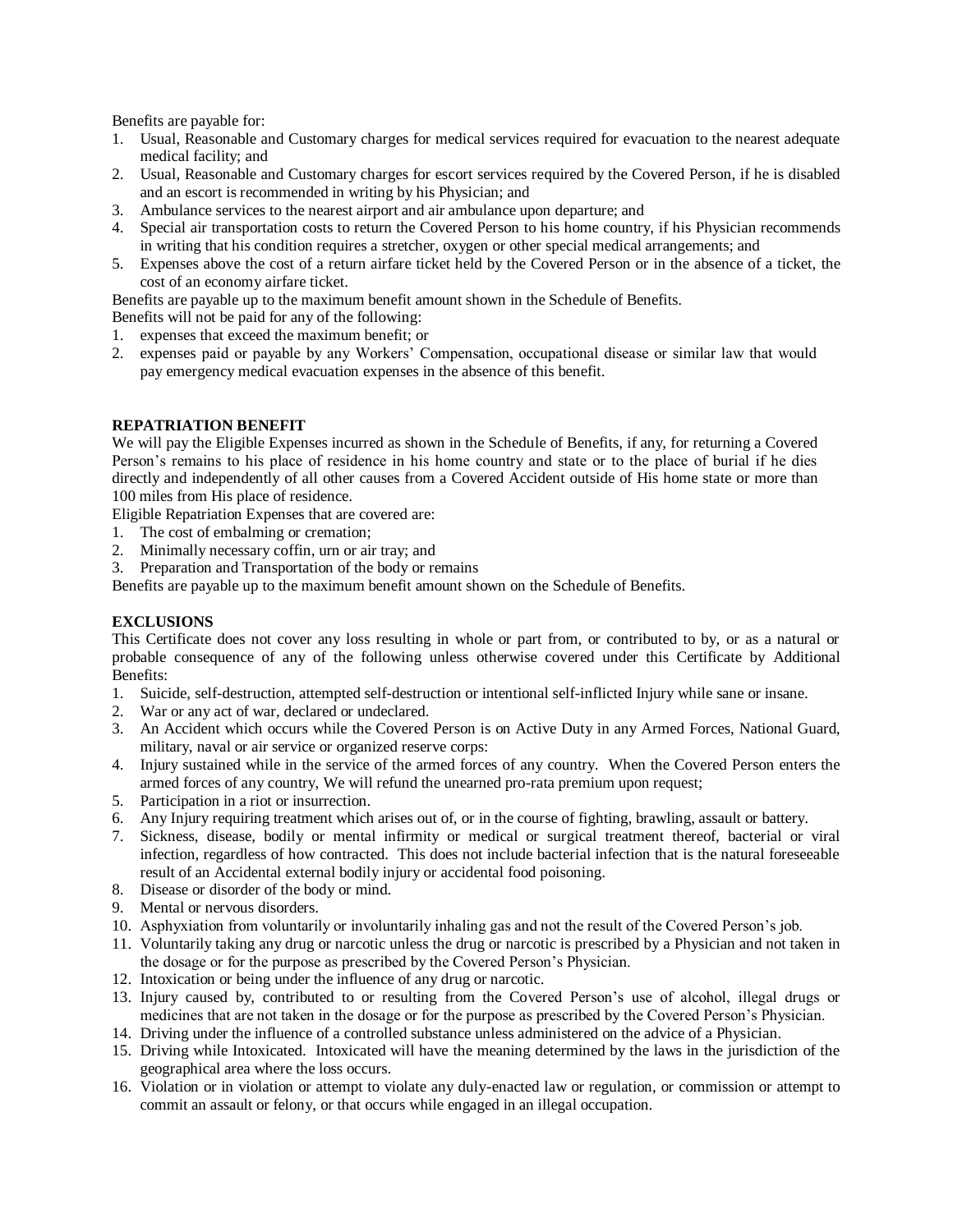- 17. Conditions that are not caused by a Covered Accident.
- 18. Covered Expenses for which the Covered Person would not be responsible in the absence of this Certificate.
- 19. Any treatment, service or supply not specifically covered by this Certificate.
- 20. Loss resulting from participation in any activity not specifically covered by this Certificate.
- 21. Charges which Are in excess of Usual, Reasonable and Customary charges.
- 22. Expenses incurred for an Accident after the Benefit Period shown in the Schedule of Benefits;
- 23. Regular health check ups.
- 24. Services or treatment rendered by a Physician, Nurse, or any other person who is employed or retained by the Policyholder.
- 25. Services or treatment rendered by an Immediate Family member of the Covered Person;
- 26. Injuries paid under Workers' Compensation, Employers liability laws or similar occupational benefits or while engaging in activity for monetary gain from sources other than the Policyholder.
- 27. That part of the medical expense payable by any automobile insurance policy without regard to fault. (Does not apply in any sate where prohibited).
- 28. Treatment in any Veterans Administration or Federal Hospital, except if there is a legal obligation to pay.
- 29. Travel or activity outside the United States.
- 30. Participation in any motorized race or speed contest.
- 31. Aggravation or re-injury of a prior injury that the Covered Person suffered prior to his or her coverage Effective Date, unless We receive a written medical release from the Covered Person's Physician.
- 32. Heart attack, stroke or other circulatory disease or disorder, whether or not known or diagnosed, unless the immediate cause of Loss is external trauma, unless the Heart Or Circulatory Malfunction Benefit is included.
- 33. Treatment of a hernia whether or not caused by a Covered Accident.
- 34. Treatment of a detached retina unless caused by an Injury suffered from a Covered Accident.
- 35. Damage or loss of dentures or bridges or damage to existing orthodontic equipment, except as specifically provided in this Certificate.
- 36. Expense incurred for treatment of temporomandibular joint (TMJ) disorders involving the installation of crowns, pontics, bridges or abutments, or the installation, maintenance or removal of orthodontic or occlusal appliances or equilibration therapy; or craniomandibular joint dysfunction and associated myofascial pain, except as specifically provided in this Certificate.
- 37. Dental care or treatment other than care of sound, natural teeth and gums required on account of Injury resulting from an Accident while the Covered Person is covered under this Certificate, and rendered within 6 months of the Accident.
- 38. Eyeglasses, contact lenses, hearing aids, braces, appliances, or examinations or prescriptions therefore.
- 39. Any Accident where the Covered Person is the operator of a motor vehicle and does not possess a current and valid motor vehicle operator's license.
- 40. Travel in or upon:
	- a. A snowmobile;
	- b. A water jet ski;
	- c. Any two or three wheeled motor vehicle, other than a motorcycle registered for on-road travel;
	- d. Any off-road motorized vehicle not requiring licensing as a motor vehicle;
- 41. Travel or flight in or on any vehicle for aerial navigation, including boarding or alighting from:
	- a. While riding as a passenger in any Aircraft not intended or licensed for the transportation of passengers; or
	- b. While being used for any test or experimental purpose; or
	- c. While piloting, operation, learning to operate or serving as a member of the crew thereof; or
	- d. While traveling in any such Aircraft or device which is owned or leased by or on behalf of the Policyholder of any subsidiary or affiliate of the Policyholder, or by the Covered Person or any member of his household.
	- e. A space craft or any craft designed for navigation above or beyond the earth's atmosphere; or
	- f. an ultralight hang-gliding, parachuting, or bungi-cord jumping
	- Except as a fare paying passenger on a regularly scheduled commercial airline purposes.
- 42. Treatment for an Injury that is caused by or results from a nuclear reaction or the release of nuclear energy. However, this exclusion will not apply if the loss is sustained within 180 days of the initial incident and:
	- a. The loss was caused by fire, heat, explosion or other physical trauma which was a result of the release of nuclear energy and
	- b. The Covered Person was within a 25-mile radius of the site of release either: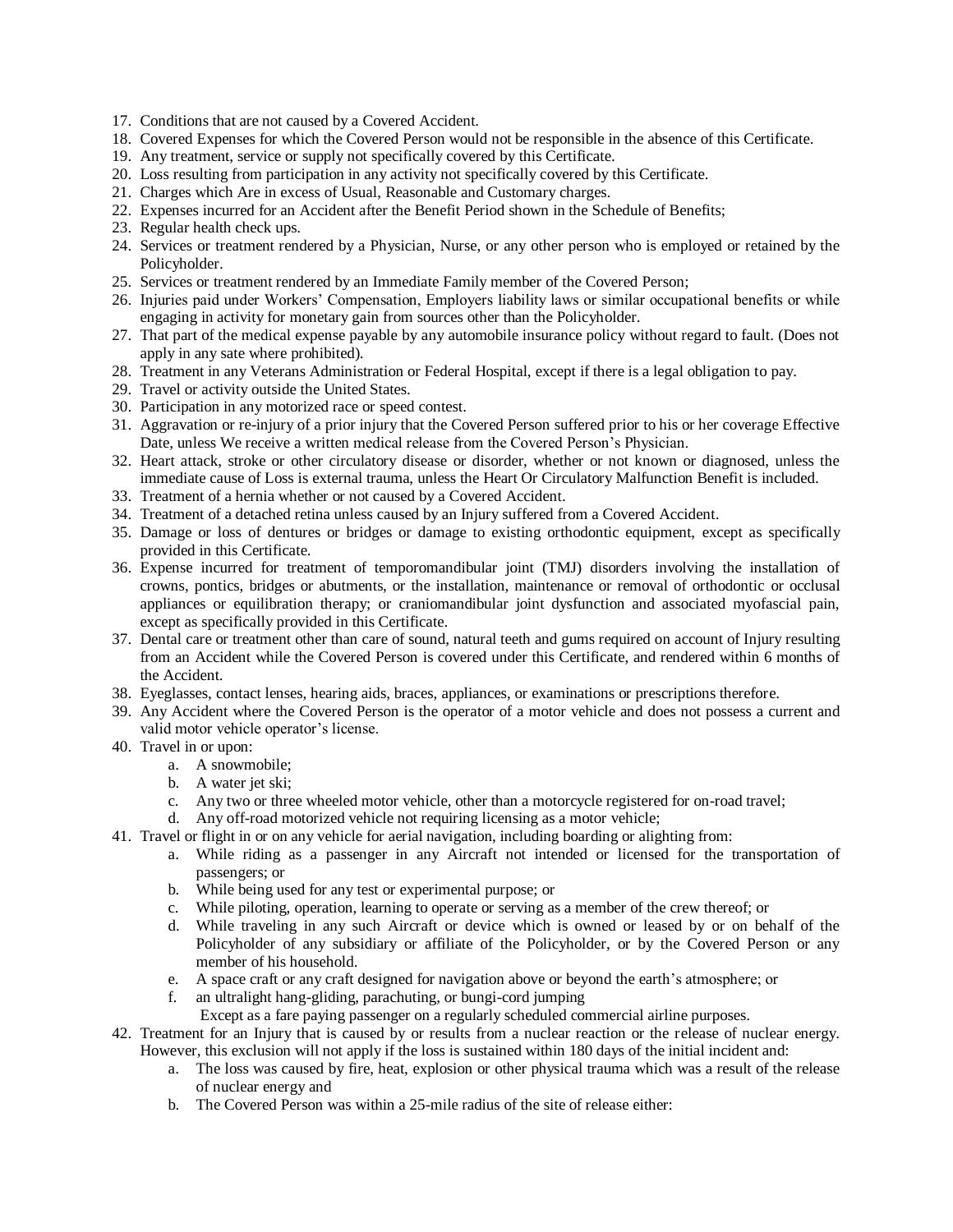- i. At the time of the release; or
- ii. Within 24 hours of the start of the release]
- 43. Practice or play in any amateur, club sport, intercollegiate, interscholastic, intramural school activity or professional sports contest or competition.
- 44. The repair or replacement of existing artificial limbs, orthopedic braces or orthotic devises.
- 45. Rest cures or custodial care.
- 46. Prescription medicines unless specifically provided for under this Certificate.
- 47. Elective or Cosmetic surgery, except for reconstructive surgery on an injured part of the body.
- 48. Massage Therapy. Physical Therapy or Acupuncture/Acupressure Services, unless otherwise specifically allowed for in the Schedule of Benefits.
- 49. Services rendered for detection and correction by manual or mechanical means including x-rays incidental thereto of structural imbalance, distortion or subluxation in the human body for purposes of removing nerve interference where such interference is the result of or related to distortion, misalignment or subluxation of or in the vertebral column.

**PREMIUMS:** Premium due dates are at the time of application.

## **GENERAL PROVISIONS**

## **ENTIRE CONTRACT; CHANGES**:

This Certificate, the application of the Policyholder (if any, a copy of which is attached), endorsements, riders and attached papers constitute the entire contract between the parties. If an application of a Covered Person is required, the application of any Insured, at our option, may also be made a part of this contract.

All statements made by the Policyholder or by a Covered Person are deemed representations and not warranties. No such statement will cause us to deny or reduce benefits or be used as a defense to a claim unless a copy of the instrument containing the statement is or has been furnished to such person; or, in the event of his death or incapacity, his beneficiary or representative. After 2 years from the Covered Person's effective date of coverage, no such statement, except in the case of fraud or with respect to eligibility for coverage, will cause such coverage to be contested.

No change in this Certificate will be valid until approved by one of our executive officers. This approval must be endorsed on or attached to this Certificate. No agent may change this Certificate or waive any of its provisions. **WORKERS' COMPENSATION INSURANCE**:

This Certificate is not in lieu of and does not affect any requirement for coverage under any Workers' Compensation Insurance.

## **CONFORMITY WITH STATE STATUTES**:

Any provision of this Certificate in conflict, on the Effective Date of this Certificate, with the laws of the state where it is delivered, is amended to conform to the minimum requirements of such laws.

## **CLAIM PROVISIONS**

## **NOTICE OF CLAIM**:

Written notice must be given to us within **30** days [Kentucky: 60 days] after a covered loss occurs or begins or as soon as reasonably possible. Notice can be given at our administrative office as shown on the cover page or to our agent. Notice should include the Policyholder's name and number and a Covered Person's name and address.

## **CLAIM FORMS**:

When we receive the notice of claim, we will send forms for filing proof of loss. If claim forms are not sent within 15days after notice is given, the proof requirements will be met by submitting, within the time required under PROOF OF LOSS, written proof of the nature and extent of the loss.

## **PROOF OF LOSS**:

Written proof of loss must be furnished to us in the case of a claim for loss for which this Certificate provides periodic payment contingent upon continuing loss within 90 days after the end of the period for which we are liable. Written proof that the loss continues must be furnished to us at intervals required by us.

In case of claim for any other loss, proof must be furnished within 90 days after the date of such loss.

If that is not reasonably possible, we will not deny or reduce any claim if proof is furnished as soon as reasonably possible. Proof must, in any case, be furnished no later than one year from the time proof is otherwise required, except for lack of legal capacity.

## **TIME OF PAYMENT OF CLAIMS**:

Benefits due under this Certificate for a loss, other than a loss for which this Certificate provides installments, will be paid immediately upon receipt of due written proof of such loss.